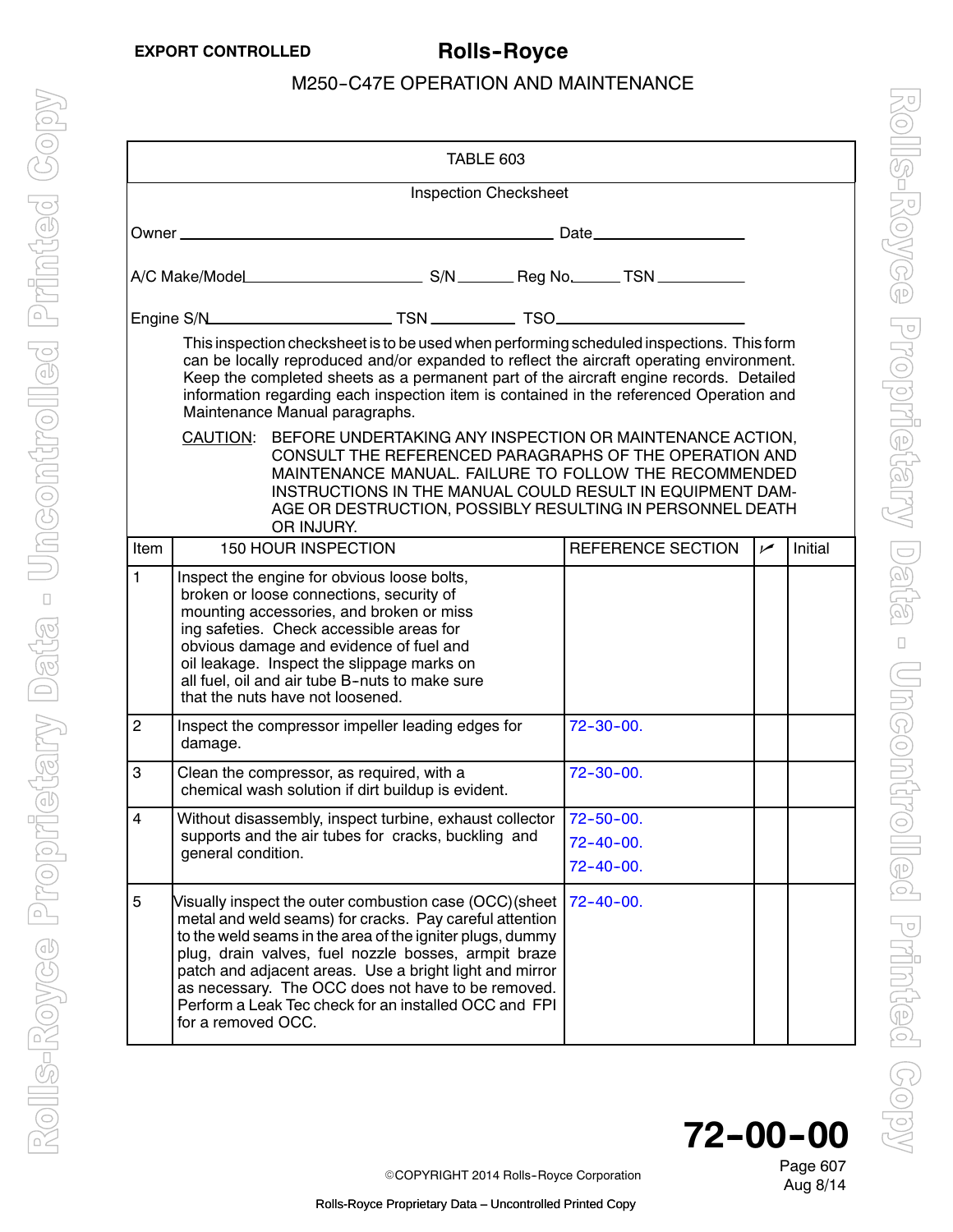|                 | TABLE 603 (cont)                                                                                                                                                                                                                                                                                                                                            |                                                                      |     |         |  |
|-----------------|-------------------------------------------------------------------------------------------------------------------------------------------------------------------------------------------------------------------------------------------------------------------------------------------------------------------------------------------------------------|----------------------------------------------------------------------|-----|---------|--|
| Item            | <b>150 HOUR INSPECTION</b>                                                                                                                                                                                                                                                                                                                                  | REFERENCE SECTION                                                    | مما | Initial |  |
| 6               | Inspect the engine fuel system for evidence of<br>leakage. Check condition and security of fittings and<br>tubing.                                                                                                                                                                                                                                          | $73 - 00 - 00$ .                                                     |     |         |  |
| $\overline{7}$  | Inspectelectricalharness(andgroundstrapconnections)for<br>loose, chafed, frayed, or broken wires and loose connec-<br>tors.                                                                                                                                                                                                                                 |                                                                      |     |         |  |
| $\overline{8}$  | Inspect electrical harness for loose, chafed, frayed, or<br>broken wires and loose connectors.                                                                                                                                                                                                                                                              |                                                                      |     |         |  |
| $\overline{9}$  | Check oil supply level.<br>If the engine has been idle for more than 15 minutes,<br>motor the engine for 30 seconds to scavenge any oil<br>that could have drained into the gearbox from the oil<br>tank. Failure to completely scavenge the oil from the<br>gearbox will cause a false indication of high oil<br>consumption. See Post Flight Check No. 3. | $72 - 00 - 00,$<br>Table 101<br>Troubleshooting, items 11<br>and 12. |     |         |  |
|                 | <b>CAUTION:</b><br>NORMAL ENGINES USE A MINIMAL AMOUNT OF OIL. HOWEVER,<br>ANY SUDDEN INCREASE IN OIL CONSUMPTION IS INDICATIVE OF<br>OIL SYSTEM PROBLEMS AND MUST BE CORRECTED.                                                                                                                                                                            |                                                                      |     |         |  |
|                 | NOTE: Check oil supply level within 15 minutes of engine shutdown.                                                                                                                                                                                                                                                                                          |                                                                      |     |         |  |
| $\overline{10}$ | Inspect for extension of scavenge oil filter bypass<br>indicator on SOFA.                                                                                                                                                                                                                                                                                   | $79 - 00 - 00.$                                                      |     |         |  |
|                 | If the bypass indicator is extended, examine/clean the<br>engine oil filter and the scavenge oil filter. If<br>contamination is found, replace the scavenge oil filter.<br>If no contamination is found, reinstall the scavenge oil<br>filter with new packing, and manually reset the<br>indicator.                                                        |                                                                      |     |         |  |
|                 | If the SOFA bypass indicator is extended and<br>contamination is found in the scavenge oil filter,<br>replace/clean the oil cooler, oil tank, and lubrication<br>lines (Ref. the airframe manual instructions). Drain<br>and replace the engine oil, and manually reset the<br>indicator.                                                                   |                                                                      |     |         |  |
|                 | NOTE: If metal contamination is found in the scavenge<br>oil filter in SOFA and a chip light occurred within the<br>previous 50 hours, take the applicable maintenance<br>steps (Ref. 72-00-00), Engine Servicing.                                                                                                                                          |                                                                      |     |         |  |
|                 | NOTE: The scavenge oil filter cannot be cleaned.                                                                                                                                                                                                                                                                                                            |                                                                      |     |         |  |



Page 608

COPYRIGHT 2014 Rolls-Royce Corporation<br>Aug 8/14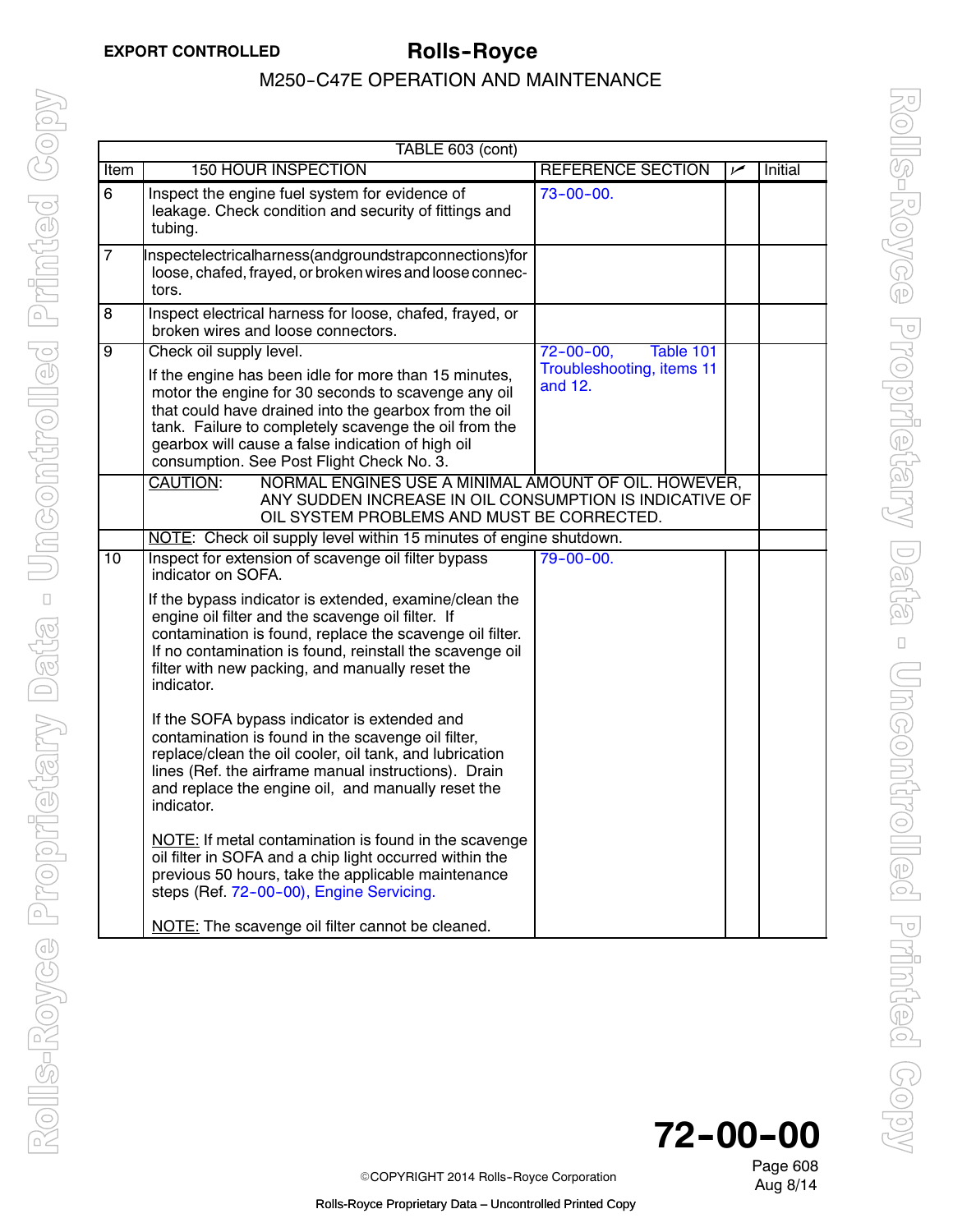|                 | TABLE 603 (cont)                                                                                                                                                                                                     |                                |     |                |  |  |
|-----------------|----------------------------------------------------------------------------------------------------------------------------------------------------------------------------------------------------------------------|--------------------------------|-----|----------------|--|--|
| Item            | <b>150 HOUR INSPECTION</b>                                                                                                                                                                                           | REFERENCE SECTION              | مرا | <b>Initial</b> |  |  |
| $\overline{11}$ | Clean and inspect the fuel nozzle.                                                                                                                                                                                   | $73 - 10 - 03.$                |     |                |  |  |
|                 | Install fuel nozzle with proper number of spacers.                                                                                                                                                                   |                                |     |                |  |  |
| $\overline{12}$ | Record component changes, inspections, and<br>compliance with technical instructions as required.<br>Report engine difficulties to Rolls-Royce and/or AMC<br>on M250 Report, Form 8117-1 (Rev. 1-82) as<br>required. |                                |     |                |  |  |
| 13              | Inspect compressor scroll for cracks. Pay particular<br>attention to welded areas.                                                                                                                                   |                                |     |                |  |  |
| 14              | Clean the burner drain valve.                                                                                                                                                                                        | $72 - 40 - 00.$                |     |                |  |  |
|                 | Ensure that the airframe overboard is clear. Refer to<br>aircraft manual for maintenance procedures.                                                                                                                 |                                |     |                |  |  |
| 15              | Inspectthe anti-icing solenoid valve and bleed air valve for<br>loose, chafed, frayed or broken wires, loose connections<br>and security of attachment.                                                              |                                |     |                |  |  |
| $\overline{16}$ | Inspect the horizontal and vertical firewall shields for<br>cracks.                                                                                                                                                  | $72 - 50 - 00.$                |     |                |  |  |
|                 | NOTE: Continued sheet metal or tube cracking can be an indication of excessve<br>engine, engine accessory, or airframe vibration.                                                                                    |                                |     |                |  |  |
| $\overline{17}$ | Remove, clean, operationally test, and reinstall the<br>magnetic drain plugs:                                                                                                                                        | 72-00-00, Engine<br>Servicing. |     |                |  |  |
|                 | Standard type - check the chip detector end of<br>a.<br>the plugs for cracks.                                                                                                                                        |                                |     |                |  |  |
|                 | Quick disconnect - inspect the locking device and<br>b.<br>inserts for wear.                                                                                                                                         |                                |     |                |  |  |
|                 | Torque 60-80 lb in. (6.8-9.0 N·m). No cracks are<br>acceptable. Check each chip detector separately.                                                                                                                 |                                |     |                |  |  |
| $\overline{18}$ | Inspect ignition lead for burning, chafing or<br>cracking of conduit. Also, check for loose connectors<br>and/or broken lockwire.                                                                                    | $74 - 20 - 02$ .               |     |                |  |  |
|                 | Perform operational check of ignitors.                                                                                                                                                                               | 74-20-01.                      |     |                |  |  |
| $\overline{19}$ | Remove, inspect, clean and reinstall the oil filter.                                                                                                                                                                 | $72 - 60 - 00$ .               |     |                |  |  |
|                 | If excessive carbon is found in the filter, inspect the<br>scavenge and pressure oil system. Refer to 72-50-00                                                                                                       |                                |     |                |  |  |

**72--00--00**

Page 609 Aug 8/14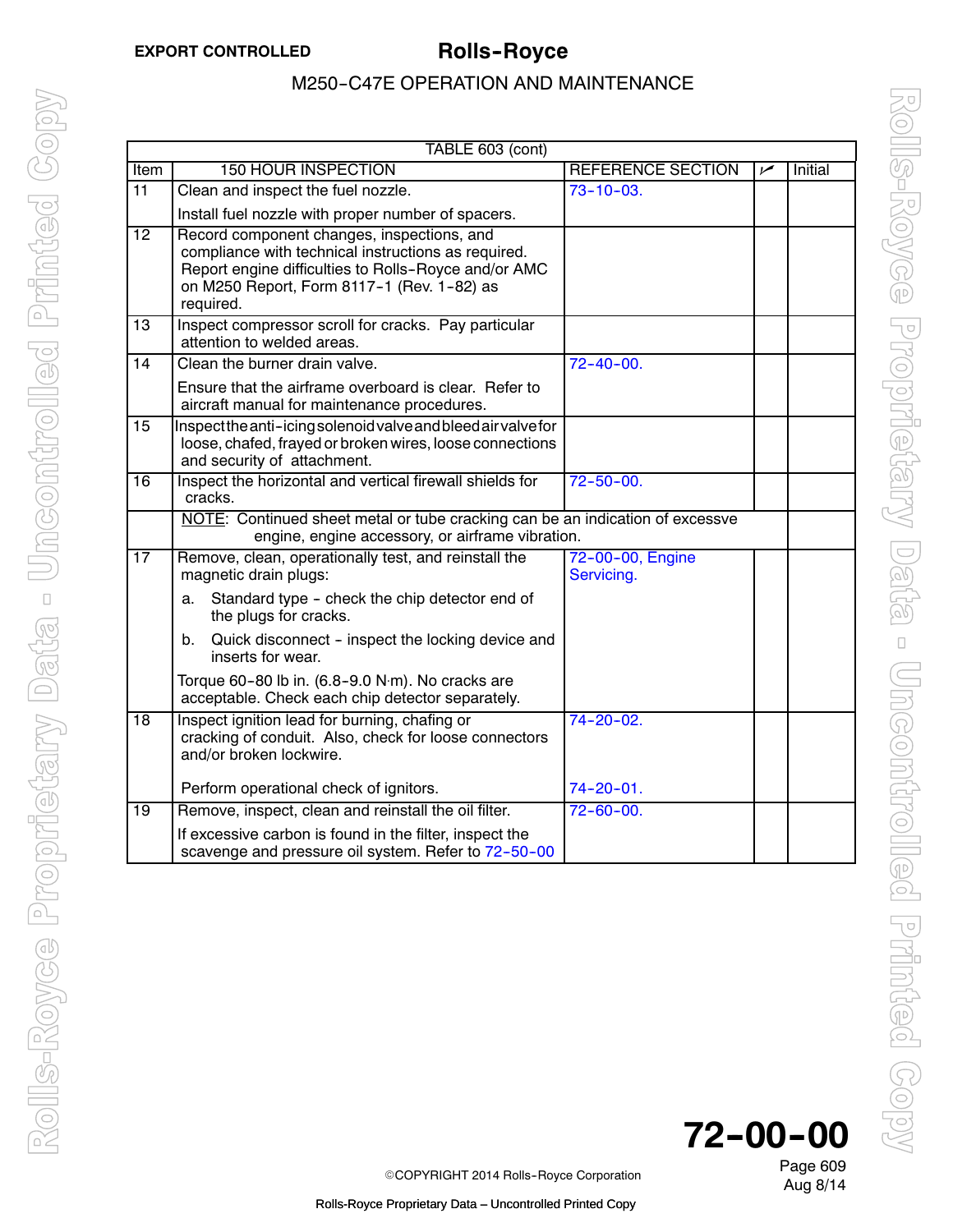|                 | TABLE 603 (cont)                                                                                                                                                                                                                                                                         |                                     |      |         |  |
|-----------------|------------------------------------------------------------------------------------------------------------------------------------------------------------------------------------------------------------------------------------------------------------------------------------------|-------------------------------------|------|---------|--|
| <b>Item</b>     | <b>150 HOUR INSPECTION</b>                                                                                                                                                                                                                                                               | REFERENCE SECTION                   | ممرا | Initial |  |
| $\overline{20}$ | Measure and record power turbine support pressure oil<br>nozzle flow from scavenge oil strut. Record and retain<br>flow record.                                                                                                                                                          | $172 - 50 - 00$ .                   |      |         |  |
|                 | While motoring $N_1$ to 16-18% the minimum flow<br>is 90cc in 15 seconds.                                                                                                                                                                                                                |                                     |      |         |  |
|                 | <b>Flow</b>                                                                                                                                                                                                                                                                              |                                     |      |         |  |
|                 | Compare with previous flow. Any large deviation could<br>indicate carbon buildup.                                                                                                                                                                                                        |                                     |      |         |  |
|                 | NOTE: Refer to M250-C47 series CSL-6038, Recommended Sequence,<br>Engine Oil Change for additional instructions.                                                                                                                                                                         |                                     |      |         |  |
| 21              | MGT indicating system check.                                                                                                                                                                                                                                                             | 72-00-00 Table 1.                   |      |         |  |
|                 | During ground run with engine at 100% N <sub>2.</sub><br>Monitor MGT using (MT) Maintenance Terminal<br>Software, analog parameter page. Compare MT value<br>with aircraft MGT gage. Must agree within 5° C. If not<br>within limits, use thermocouple simulator to identify<br>problem. | $72 - 00 - 00.$<br>$73 - 25 - 01$ . |      |         |  |
| 22              | Torque indicating system check                                                                                                                                                                                                                                                           | 72-00-00 Table 4.                   |      |         |  |
|                 | During ground run with engine at 100% $N_2$ , monitor<br>torque (Q) using MT software analog parameter page.<br>Compare MT value with aircraft torque gage. Must<br>agree within 2 psi. If not within limits, use pressure<br>tester to identify problem.                                |                                     |      |         |  |



Page 610

COPYRIGHT 2014 Rolls-Royce Corporation<br>Aug 8/14

Rolls-Royce Proprietary Data – Uncontrolled Printed Copy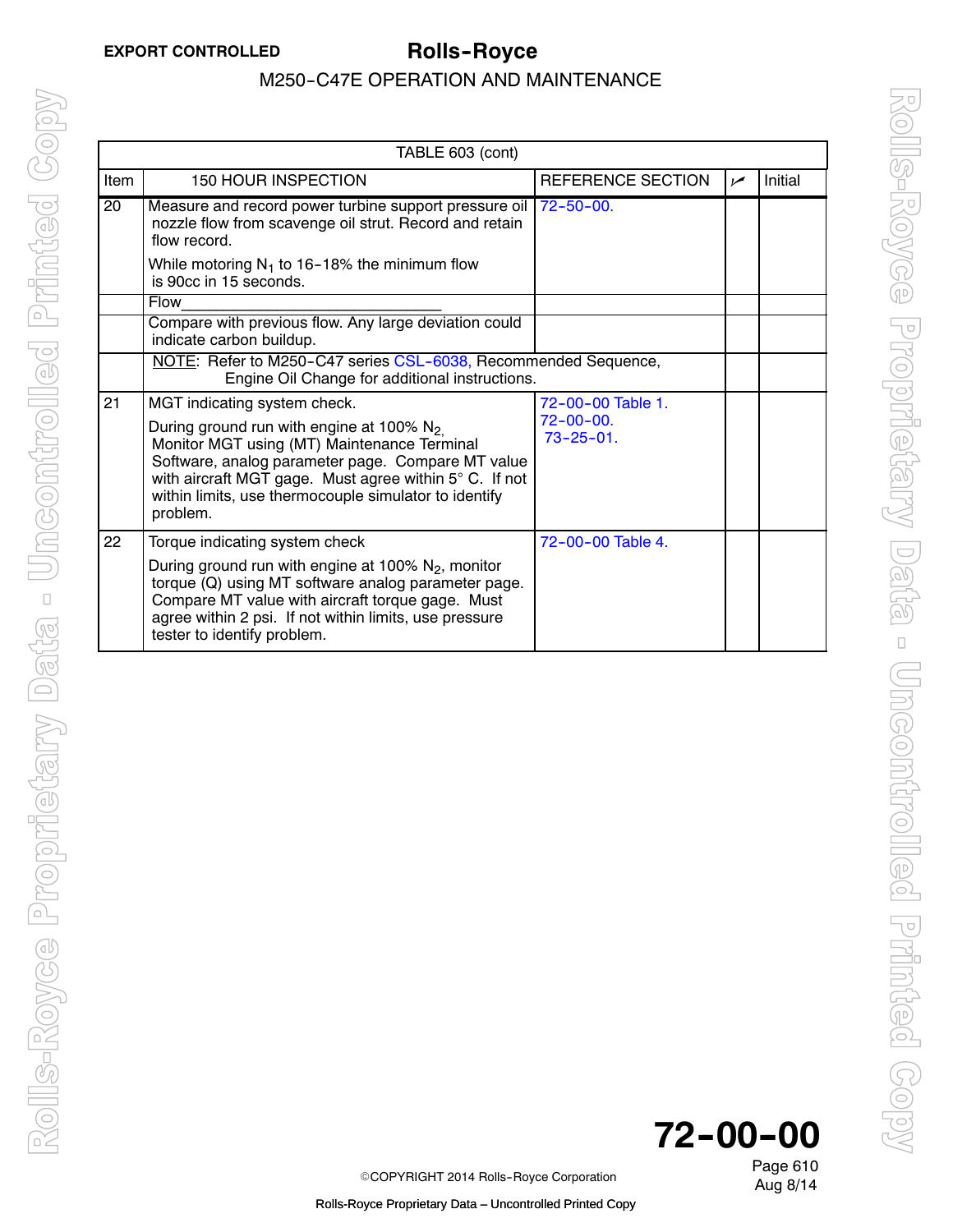<span id="page-4-0"></span>

|                                                    | TABLE 603 (cont)                                                                                                                                                                                                                                                                                              |                   |     |         |  |  |
|----------------------------------------------------|---------------------------------------------------------------------------------------------------------------------------------------------------------------------------------------------------------------------------------------------------------------------------------------------------------------|-------------------|-----|---------|--|--|
| Item                                               | <b>150 HOUR INSPECTION</b>                                                                                                                                                                                                                                                                                    | REFERENCE SECTION | سما | Initial |  |  |
| 23                                                 | B2.1.3, the Redundancy Check Procedure must be executed as part of the 150 Hour<br>Inspection.                                                                                                                                                                                                                |                   |     |         |  |  |
|                                                    | CAUTION: DO NOT CYCLE POWER TO EECS AT ANY POINT DURING<br>PROCEDURE.                                                                                                                                                                                                                                         |                   |     |         |  |  |
|                                                    | This three start/shutdown procedure will ensure that both channel A and channel<br>B correctly shutdown the engine on their own via the overspeed fuel cutoff system<br>during one of the shutdowns.                                                                                                          |                   |     |         |  |  |
|                                                    | Power up the aircraft.<br>1.                                                                                                                                                                                                                                                                                  |                   |     |         |  |  |
|                                                    | 2.<br>Initiate an engine start up to idle speed.                                                                                                                                                                                                                                                              |                   |     |         |  |  |
|                                                    | Wait one minute.<br>3.                                                                                                                                                                                                                                                                                        |                   |     |         |  |  |
|                                                    | Shutdown the engine.<br>4.                                                                                                                                                                                                                                                                                    |                   |     |         |  |  |
|                                                    | 5.<br>Confirm the overspeed shutdown test executed correctly in one channel or the<br>other or both.<br>a. Shutdown test executes correctly if CLIND (ARINC label 310) on channel in<br>control is set to zero for longer than 5 EEC cycles (0.120 seconds) after PLA<br>transitions to shutoff (PLA $<$ 5%). |                   |     |         |  |  |
|                                                    |                                                                                                                                                                                                                                                                                                               |                   |     |         |  |  |
|                                                    | b. If the shutdown test failed, then OSShtdnFlt will be set TRUE on ARINC<br>(EFW05, bit 20). If that bit is set TRUE, then follow the maintenance procedure<br>associated with that fault in section 73-25-04.                                                                                               |                   |     |         |  |  |
|                                                    | Initiate a second engine start up to idle speed.<br>6.                                                                                                                                                                                                                                                        |                   |     |         |  |  |
|                                                    | 7.<br>Wait one minute.                                                                                                                                                                                                                                                                                        |                   |     |         |  |  |
|                                                    | Shutdown the engine.<br>8.                                                                                                                                                                                                                                                                                    |                   |     |         |  |  |
|                                                    | Confirm the overspeed shutdown test executed correctly in one channel or the<br>9.<br>other or both                                                                                                                                                                                                           |                   |     |         |  |  |
|                                                    | a. Same confirmation as 5a and 5b.                                                                                                                                                                                                                                                                            |                   |     |         |  |  |
| 10. Initiate a third engine start up to idle speed |                                                                                                                                                                                                                                                                                                               |                   |     |         |  |  |
|                                                    | 11. Wait one minute                                                                                                                                                                                                                                                                                           |                   |     |         |  |  |
|                                                    | 12. Shutdown the engine                                                                                                                                                                                                                                                                                       |                   |     |         |  |  |
|                                                    | 13. Confirm the overspeed shutdown test executed correctly in one channel or the<br>other or both                                                                                                                                                                                                             |                   |     |         |  |  |
|                                                    | a. Same confirmation as 5a and 5b.                                                                                                                                                                                                                                                                            |                   |     |         |  |  |



Page 611 Aug 8/14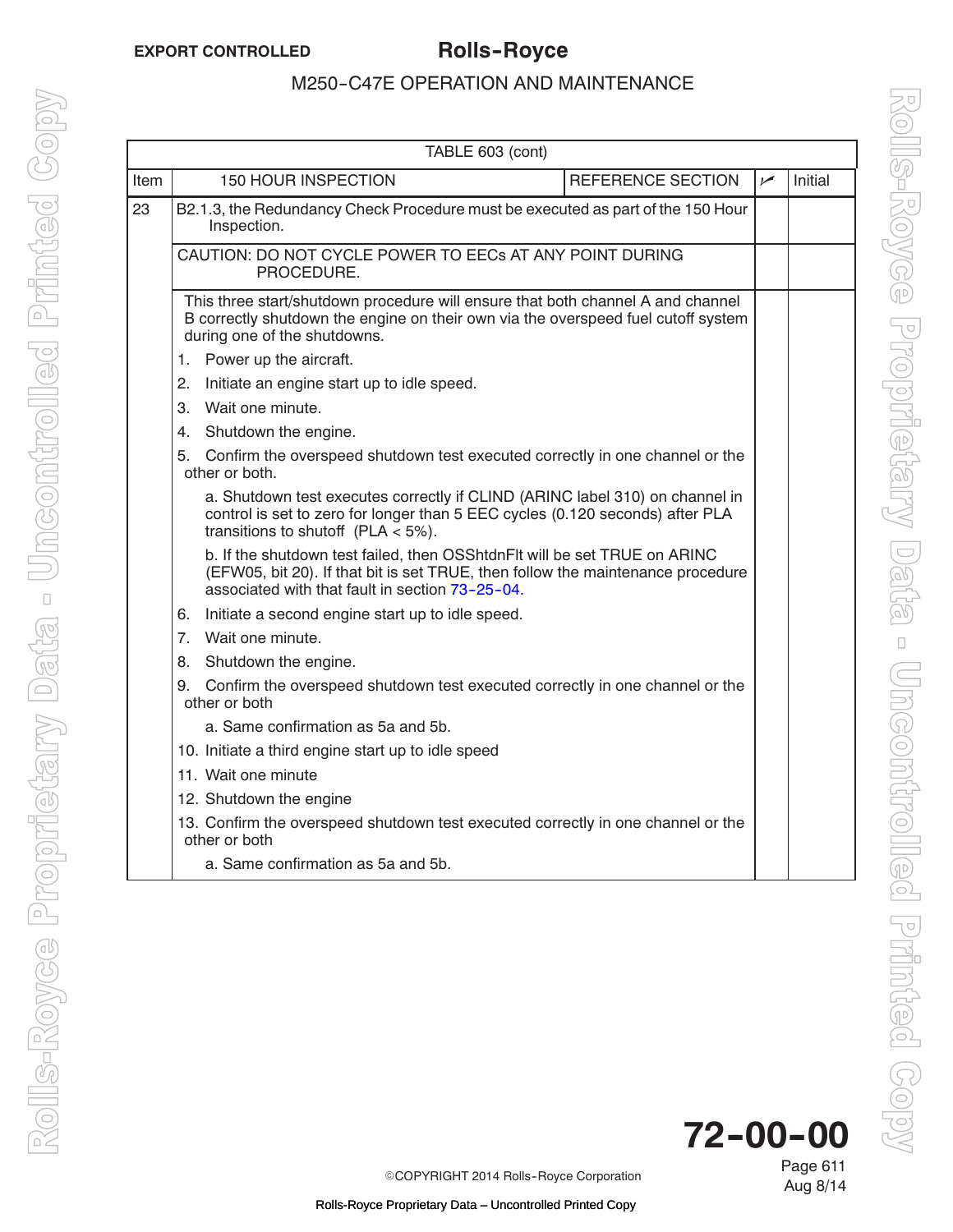| TABLE 604      |                                                                                                                                                                                                                                                                 |                                            |     |         |
|----------------|-----------------------------------------------------------------------------------------------------------------------------------------------------------------------------------------------------------------------------------------------------------------|--------------------------------------------|-----|---------|
| <b>Item</b>    | 300 HOUR INSPECTION                                                                                                                                                                                                                                             | <b>REFERENCE SECTION</b>                   | مما | Initial |
|                | In addition to the 150 hour inspection items, perform the<br>following:                                                                                                                                                                                         |                                            |     |         |
| $\mathbf{1}$   | Clean power turbine support scavenge oil strut.                                                                                                                                                                                                                 | $72 - 50 - 00.$                            |     |         |
| $\overline{2}$ | Clean external sump.                                                                                                                                                                                                                                            | $72 - 50 - 00$ .                           |     |         |
| 3              | Clean No. 1 bearing oil pressure reducer.                                                                                                                                                                                                                       | $72 - 30 - 00.$                            |     |         |
| 4              | Clean pressure oil fitting screen assembly.                                                                                                                                                                                                                     | $72 - 50 - 00.$                            |     |         |
|                | EXTREME CARE MUST BE EXERCISED TO PREVENT TWISTING<br><b>CAUTION:</b><br>OF OIL NOZZLE DURING REMOVAL.<br>STRAIGHTEN OR REUSE IF TWISTED.                                                                                                                       | DO NOT ATTEMPT TO                          |     |         |
| 5              | Clean power turbine pressure oil nozzle.                                                                                                                                                                                                                        | $72 - 50 - 00.$                            |     |         |
| 6              | Remove and disassemble fuel nozzle. Clean and inspect  <br>fuel nozzle filter assembly. Assemble and install fuel<br>nozzle.                                                                                                                                    | $73 - 10 - 03$ .                           |     |         |
| $\overline{7}$ | Remove, inspect, and reinstall the turbine pressure oil<br>check valve.                                                                                                                                                                                         | $72 - 60 - 00.$                            |     |         |
|                | NOTE: Check Valve P/N 23074872 and subsequent part numbers are not applicable<br>to this inspection (these valves are considered "ON CONDITION").                                                                                                               |                                            |     |         |
| $\overline{8}$ | Inspect the rear engine mount for security and<br>excessive bearing wear.                                                                                                                                                                                       | 72-00-00, Engine-In-<br>spection/Check.    |     |         |
| 9              | Drain the oil system and refill.<br>Oil changed at:<br>300 hours:<br>600 hours:                                                                                                                                                                                 | $72 - 00 - 00$<br><b>Engine Servicing.</b> |     |         |
|                | Maximum interval between oil changes is 300 hours or 6<br>months, whichever occurs first. This limit can be<br>extended to 600 hours or 12 calendar months,<br>whichever occurs first, if an approved high thermal<br>stability oil (Third Generation) is used. |                                            |     |         |
| 10             | On power and accessory gearbox cover, check the<br>applied torque on all turbine and exhaust collector<br>support-to-gearbox retaining nuts.                                                                                                                    | $72 - 50 - 00.$                            |     |         |
| 11             | Torque must be 120-150 lb in. (14-17 N·m).<br>Inspect the thermocouple assembly (TOT/MGT).                                                                                                                                                                      | $77 - 20 - 01$ .                           |     |         |
|                |                                                                                                                                                                                                                                                                 |                                            |     |         |

**72--00--00**

Page 612

Aug 8/14 <sup>E</sup>COPYRIGHT 2014 Rolls--Royce Corporation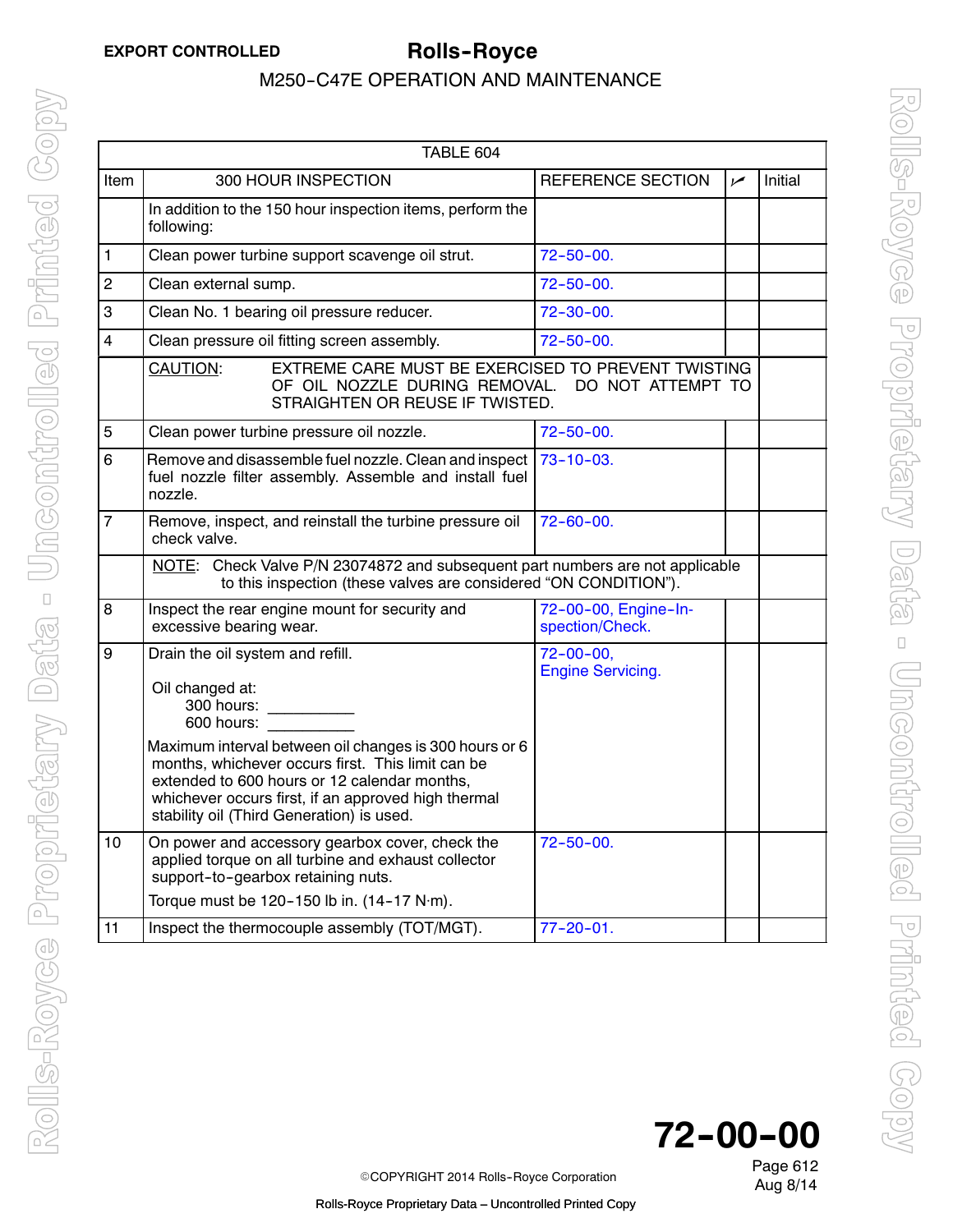|                | TABLE 605                                                                                                                                                                                                                                                              |                          |     |         |  |  |
|----------------|------------------------------------------------------------------------------------------------------------------------------------------------------------------------------------------------------------------------------------------------------------------------|--------------------------|-----|---------|--|--|
| Item           | 2000 HOUR INSPECTION                                                                                                                                                                                                                                                   | <b>REFERENCE SECTION</b> | مما | Initial |  |  |
|                | The following inspections are required every 2000<br>hours time since last inspection                                                                                                                                                                                  |                          |     |         |  |  |
| $\mathbf{1}$   | Remove and replace the fuel filter element.<br>Before discarding filter, inspect for signs of<br>contaminants. If contaminants are found, inspect the<br>entire fuel system and clean if necessary.                                                                    | $73 - 10 - 02$ .         |     |         |  |  |
| $\overline{c}$ | Inspect the combustion liner.                                                                                                                                                                                                                                          | $72 - 40 - 00.$          |     |         |  |  |
| 3              | Examine the outer combustion case for cracks<br>using Leak-Tek and/or Fluorescent Penetrant Inspec-<br>tion (FPI).                                                                                                                                                     | $72 - 40 - 00.$          |     |         |  |  |
| 4              | Inspect the compressor discharge air tubes.                                                                                                                                                                                                                            | $72 - 40 - 00.$          |     |         |  |  |
| 5              | Inspect the spur adapter gearshaft, compressor rotor<br>splined adapter and associated impeller bore.                                                                                                                                                                  | $72 - 30 - 00.$          |     |         |  |  |
| 6              | Inspect the turbine to compressor coupling,<br>turbine splined adapter, power turbine inner shaft and<br>turbine shaft-to-pinion gear coupling                                                                                                                         | $72 - 50 - 00.$          |     |         |  |  |
|                | Turbine to compressor coupling is part of the<br>turbine assembly.                                                                                                                                                                                                     |                          |     |         |  |  |
| $\overline{7}$ | Visually examine the power drive train gears.                                                                                                                                                                                                                          | <b>CSL 6134</b>          |     |         |  |  |
|                | Disassembly of the gearbox is not necessary for this<br>inspection.                                                                                                                                                                                                    |                          |     |         |  |  |
|                | NOTES: Not applicable for:<br>Torquemeter gear part number 23084248 and subsequent<br>Power take-off gear part number 23084249 and subsequent<br>Pinion gear part number 23084247 and subsequent.                                                                      |                          |     |         |  |  |
|                | NOTES: The following inspections are recommended whenever the turbine or<br>compressor is removed in-between the required 2000 hour inspection.                                                                                                                        |                          |     |         |  |  |
|                | Anytime the compressor is removed from the engine, visually inspect the aft end<br>of the spur adapter gearshaft for worn or damaged splines.                                                                                                                          |                          |     |         |  |  |
|                | Anytime the turbine is removed from the engine visually inspect the splines on the<br>following items, turbine-to-compressor coupling, turbine splined adapter, power<br>turbine outer shaft and turbine shaft-to-pinion gear coupling for worn or damaged<br>splines. |                          |     |         |  |  |
|                | If spline wear or damage is observed the appropriate maintenance action is required.<br>(Refer to items 5 and 6 above)                                                                                                                                                 |                          |     |         |  |  |
|                | Inspection intervals must not exceed 2000 hours.                                                                                                                                                                                                                       |                          |     |         |  |  |



Aug 8/14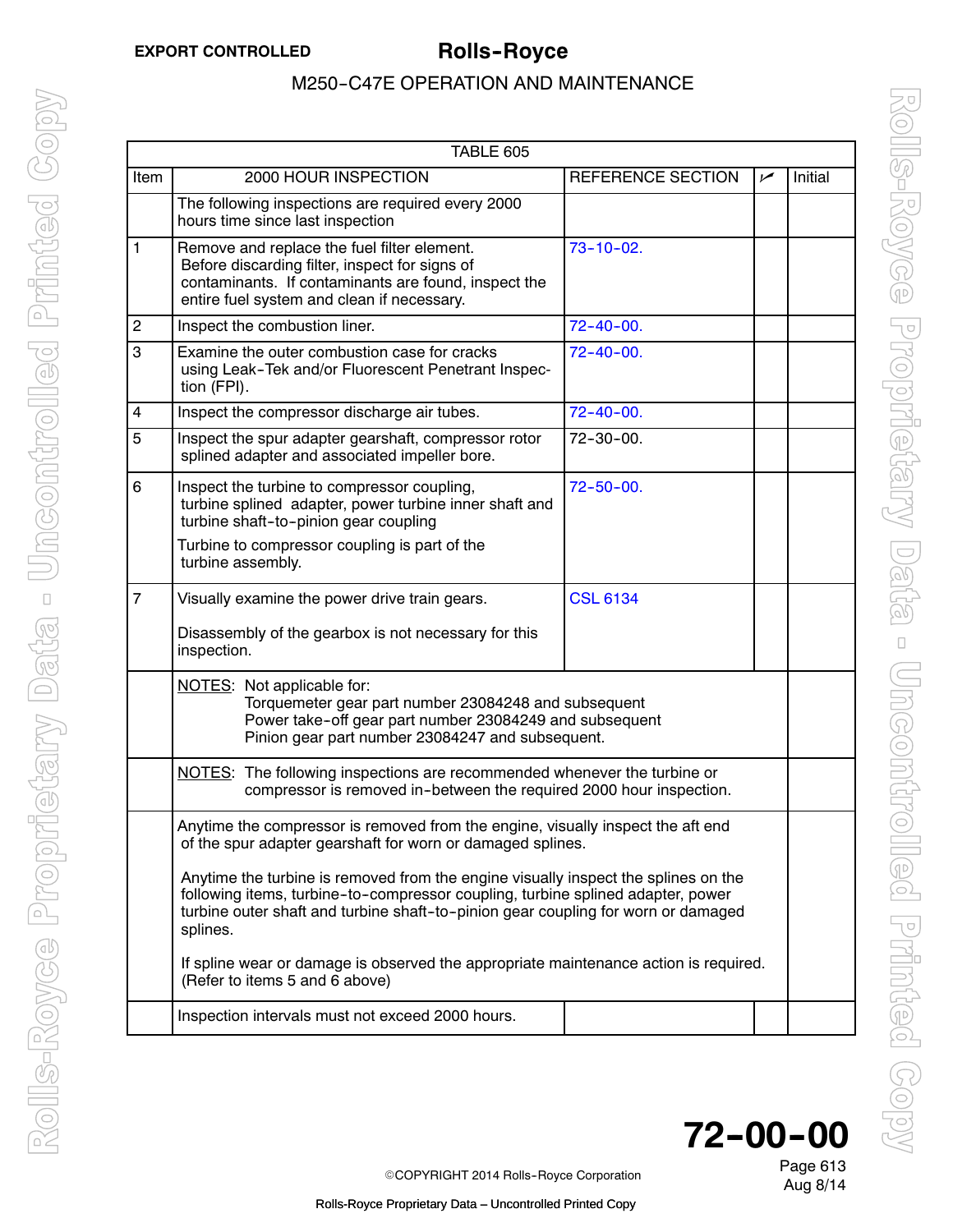|                                                                                                                                                                                                                                                                                                                            | TABLE 606                    |                                                                                                                                                                                                                                                                                                                                                                                                              |                   |            |         |  |  |
|----------------------------------------------------------------------------------------------------------------------------------------------------------------------------------------------------------------------------------------------------------------------------------------------------------------------------|------------------------------|--------------------------------------------------------------------------------------------------------------------------------------------------------------------------------------------------------------------------------------------------------------------------------------------------------------------------------------------------------------------------------------------------------------|-------------------|------------|---------|--|--|
|                                                                                                                                                                                                                                                                                                                            | <b>Inspection Checksheet</b> |                                                                                                                                                                                                                                                                                                                                                                                                              |                   |            |         |  |  |
|                                                                                                                                                                                                                                                                                                                            |                              |                                                                                                                                                                                                                                                                                                                                                                                                              |                   |            |         |  |  |
|                                                                                                                                                                                                                                                                                                                            |                              |                                                                                                                                                                                                                                                                                                                                                                                                              |                   |            |         |  |  |
|                                                                                                                                                                                                                                                                                                                            |                              |                                                                                                                                                                                                                                                                                                                                                                                                              |                   |            |         |  |  |
|                                                                                                                                                                                                                                                                                                                            |                              | This inspection checksheet is to be used when performing scheduled inspections. This form<br>can be locally reproduced and/or expanded to reflect the aircraft operating environment.<br>Keep the completed sheets as a permanent part of the aircraft engine records. Detailed<br>information regarding each inspection item is contained in the referenced Operation and<br>Maintenance Manual paragraphs. |                   |            |         |  |  |
| CAUTION: BEFORE UNDERTAKING ANY INSPECTION OR MAINTENANCE ACTION,<br>CONSULT THE REFERENCED PARAGRAPHS OF THE OPERATION AND<br>MAINTENANCE MANUAL. FAILURE TO FOLLOW THE RECOMMENDED<br>INSTRUCTIONS IN THE MANUAL COULD RESULT IN EQUIPMENT<br>DAMAGE OR DESTRUCTION, POSSIBLY RESULTING IN PERSONNEL<br>DEATH OR INJURY. |                              |                                                                                                                                                                                                                                                                                                                                                                                                              |                   |            |         |  |  |
|                                                                                                                                                                                                                                                                                                                            | NOTE:                        | THIS INSPECTION CHECKLIST CAN ONLY BE USED IF THE OPERATOR<br>IS USING AN APPROVED THIRD GENERATION (HTS) OIL.                                                                                                                                                                                                                                                                                               |                   |            |         |  |  |
|                                                                                                                                                                                                                                                                                                                            | NOTE:                        | COMPLIANCE TO THE 150 HOUR AND 300 HOUR ITEMS IN THIS TABLE<br>MUST BE PERFORMED AT LEAST EVERY 12 CALENDAR MONTHS OR BY<br>HOURS, WHICHEVER OCCURS FIRST.                                                                                                                                                                                                                                                   |                   |            |         |  |  |
| <b>Item</b>                                                                                                                                                                                                                                                                                                                |                              | <b>150 HOUR INSPECTION</b>                                                                                                                                                                                                                                                                                                                                                                                   | REFERENCE SECTION | $\sqrt{ }$ | Initial |  |  |
| 1                                                                                                                                                                                                                                                                                                                          | indicator.                   | Inspect for extension of scavenge oil filter bypass                                                                                                                                                                                                                                                                                                                                                          | $79 - 00 - 00.$   |            |         |  |  |
|                                                                                                                                                                                                                                                                                                                            | indicator.                   | If the bypass indicator is extended, examine/clean the<br>engine oil filter and the scavenge oil filter. If<br>contamination is found, replace the scavenge oil filter.<br>If no contamination is found, reinstall the scavenge oil<br>filter with new packing, and manually reset the                                                                                                                       |                   |            |         |  |  |
|                                                                                                                                                                                                                                                                                                                            | indicator.                   | If the SOFA bypass indicator is extended and<br>contamination is found in the scavenge oil filter,<br>replace/clean the oil cooler, oil tank, and lubrication<br>lines (Ref. the airframe manual instructions). Drain<br>and replace the engine oil, and manually reset the                                                                                                                                  |                   |            |         |  |  |
|                                                                                                                                                                                                                                                                                                                            |                              | <b>NOTE:</b> If metal contamination is found in the scavenge<br>oil filter and a chip light occurred within the previous<br>50 hours, take the applicable maintenance steps (Ref.<br>72-00-00, Engine Servicing or 72-60-00.)                                                                                                                                                                                |                   |            |         |  |  |
|                                                                                                                                                                                                                                                                                                                            |                              | NOTE: The scavenge oil filter cannot be cleaned.                                                                                                                                                                                                                                                                                                                                                             |                   |            |         |  |  |

# **72--00--00**

Aug 8/14 <sup>E</sup>COPYRIGHT 2014 Rolls--Royce Corporation

Page 614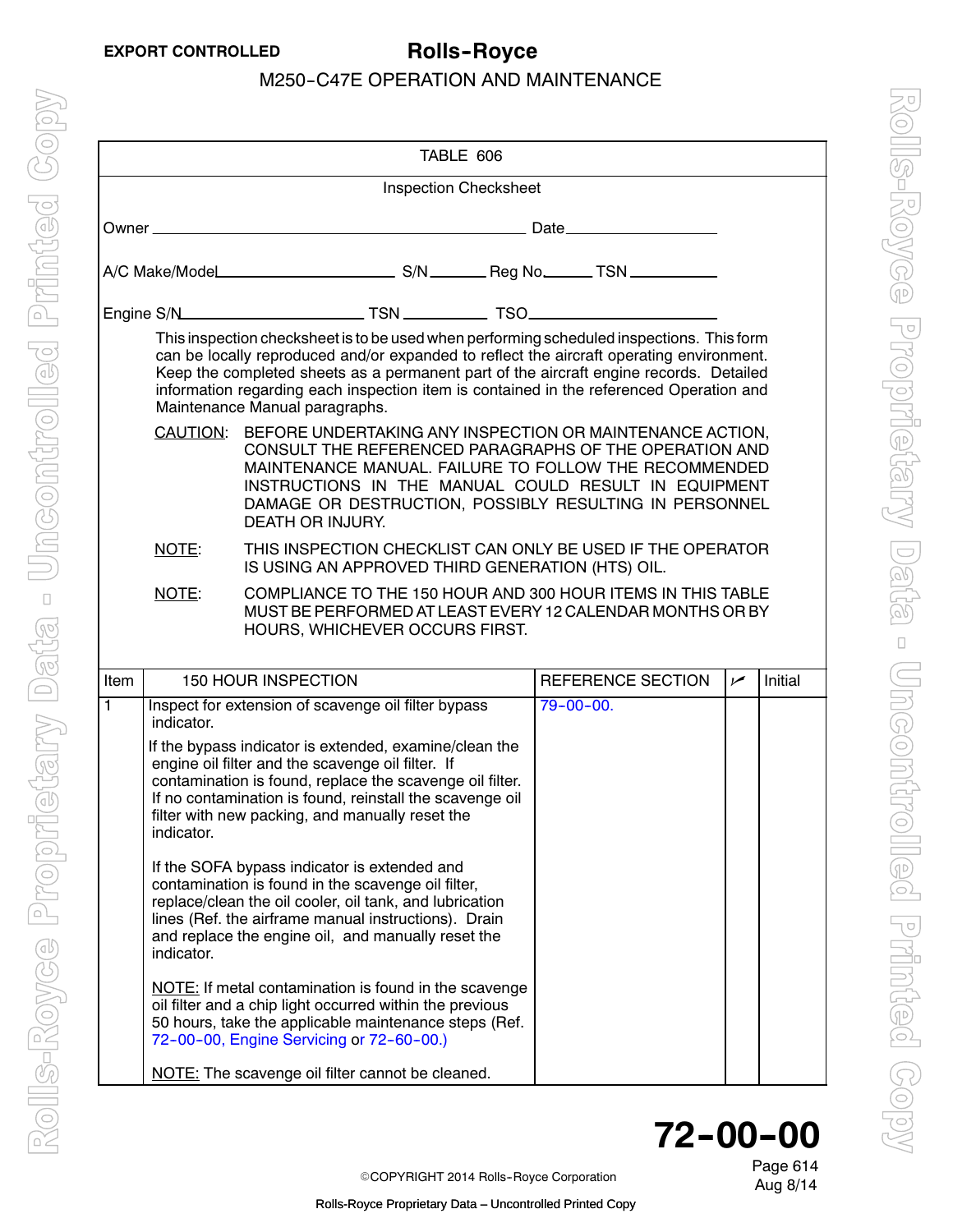<span id="page-8-0"></span>

| TABLE 606 (cont) |                                                                                                                                                                                                                                                                                                                                                               |                                                              |     |         |  |
|------------------|---------------------------------------------------------------------------------------------------------------------------------------------------------------------------------------------------------------------------------------------------------------------------------------------------------------------------------------------------------------|--------------------------------------------------------------|-----|---------|--|
| Item             | <b>150 HOUR INSPECTION</b>                                                                                                                                                                                                                                                                                                                                    | REFERENCE SECTION                                            | مما | Initial |  |
| $\overline{2}$   | Clean and inspect the fuel nozzle.                                                                                                                                                                                                                                                                                                                            | $73 - 10 - 03.$                                              |     |         |  |
|                  | Install fuel nozzle with proper number of spacers.                                                                                                                                                                                                                                                                                                            |                                                              |     |         |  |
| Item             | 300 HOUR INSPECTION                                                                                                                                                                                                                                                                                                                                           | REFERENCE SECTION                                            | مما | Initial |  |
|                  | In addition to the 150 hour inspection items, perform<br>the following:                                                                                                                                                                                                                                                                                       |                                                              |     |         |  |
| 1                | Inspect the engine for obvious loose bolts,<br>broken or loose connections, security of<br>mounting accessories, and broken or missing<br>safeties. Check accessible areas for<br>obvious damage and evidence of fuel and<br>oil leakage. Inspect the slippage marks on<br>all fuel, oil and air tube B-nuts to make sure<br>that the nuts have not loosened. |                                                              |     |         |  |
| $\overline{c}$   | Inspect the compressor impeller leading edges for<br>damage.                                                                                                                                                                                                                                                                                                  | $72 - 30 - 00.$                                              |     |         |  |
| 3                | Clean the compressor, as required, with a<br>chemical wash solution if dirt buildup is evident.                                                                                                                                                                                                                                                               | $72 - 30 - 00.$                                              |     |         |  |
| $\overline{4}$   | Without disassembly, inspect turbine, exhaust collector<br>supports and the air tubes for cracks, buckling and<br>general condition.                                                                                                                                                                                                                          | $72 - 50 - 00.$<br>$72 - 40 - 00.$                           |     |         |  |
|                  |                                                                                                                                                                                                                                                                                                                                                               | 72-40-00, Table 203                                          |     |         |  |
| $\overline{5}$   | Inspect the engine fuel system for evidence of<br>leakage. Check condition and security of fittings and<br>tubing.                                                                                                                                                                                                                                            | $73 - 00 - 00.$                                              |     |         |  |
| 6                | Inspect the engine mounts for condition and<br>security.                                                                                                                                                                                                                                                                                                      |                                                              |     |         |  |
| $\overline{7}$   | Inspect electrical harness for loose, chafed, frayed, or<br>broken wires and loose connectors.                                                                                                                                                                                                                                                                |                                                              |     |         |  |
| 8                | Check oil supply level.<br>If the engine has been idle for more than 15 minutes,<br>motor the engine for 30 seconds to scavenge any oil<br>that could have drained into the gearbox from the oil<br>tank. Failure to completely scavenge the oil from the<br>gearbox will cause a false indication of high oil<br>consumption. See Post Flight Check No. 3.   | 72-00-00, Table 101,<br>Troubleshooting, items 11<br>and 12. |     |         |  |
|                  | CAUTION:<br>NORMAL ENGINES USE A MINIMAL AMOUNT OF OIL. HOWEVER,<br>ANY SUDDEN INCREASE IN OIL CONSUMPTION IS INDICATIVE OF<br>OIL SYSTEM PROBLEMS AND MUST BE CORRECTED.                                                                                                                                                                                     |                                                              |     |         |  |
|                  | NOTE: Check oil supply level within 15 minutes of engine shutdown.                                                                                                                                                                                                                                                                                            |                                                              |     |         |  |



Aug 8/14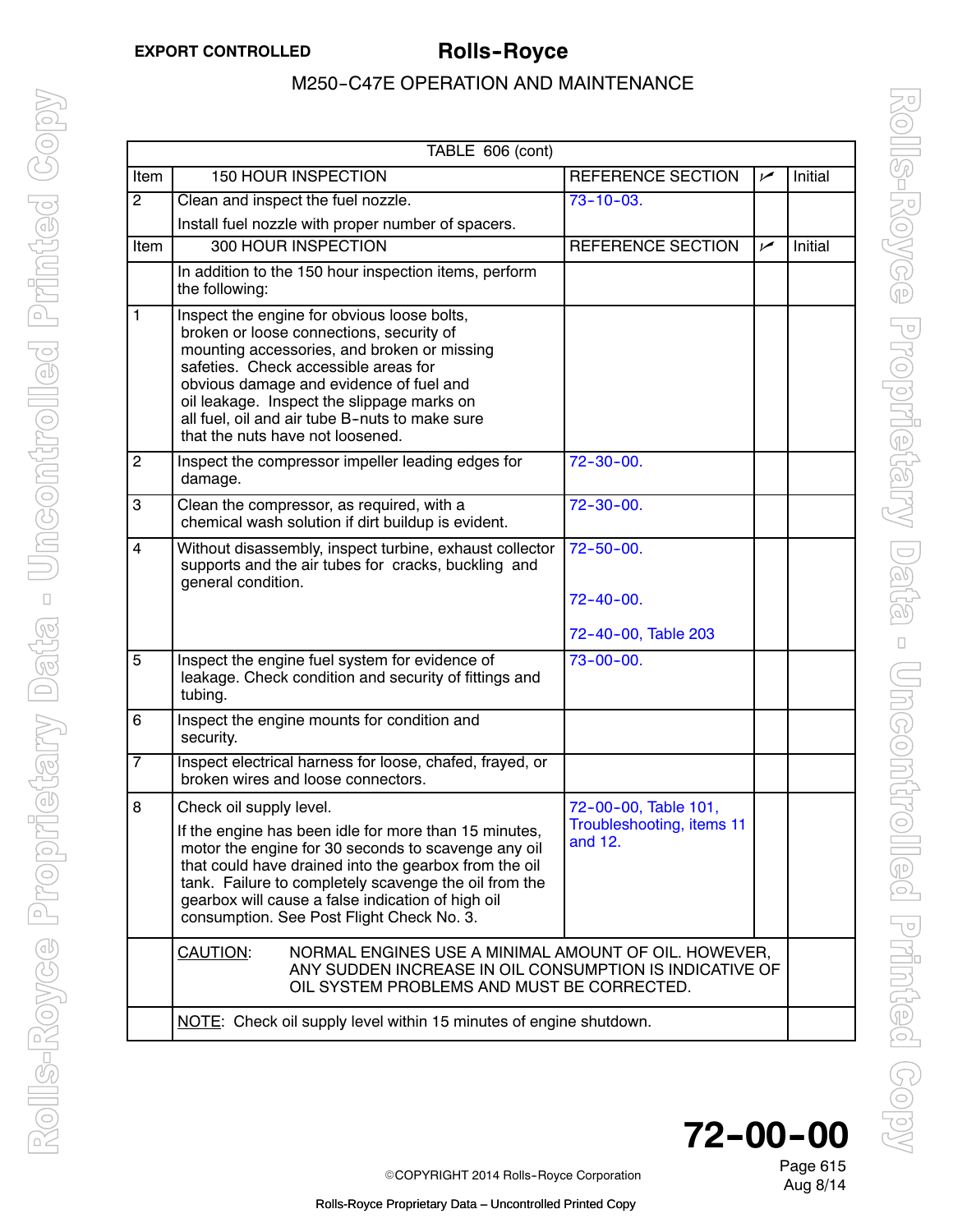| TABLE 606 (cont) |                                                                                                                                                          |                                |     |         |
|------------------|----------------------------------------------------------------------------------------------------------------------------------------------------------|--------------------------------|-----|---------|
| Item             | 300 HOUR INSPECTION                                                                                                                                      | REFERENCE SECTION              | سما | Initial |
| 9                | Inspect compressor scroll for cracks. Pay particular<br>attention to welded areas.                                                                       |                                |     |         |
| 10               | Clean the burner drain valve.                                                                                                                            | $72 - 40 - 00$ .               |     |         |
|                  | Ensure that the airframe overboard is clear. Refer to<br>aircraft manual for maintenance procedures.                                                     |                                |     |         |
| 11               | Inspect the anti-icing solenoid valve and bleed air valve<br>for loose, chafed, frayed or broken wires, loose<br>connections and security of attachment. |                                |     |         |
| 12               | Inspect the horizontal and vertical firewall shields for<br>cracks.                                                                                      | $72 - 50 - 00.$                |     |         |
|                  | NOTE: Continued sheet metal or tube cracking can be an indication of excessive<br>engine, engine accessory, or airframe vibration.                       |                                |     |         |
| 13               | Remove, clean, operationally test, and reinstall the<br>magnetic drain plugs:                                                                            | 72-00-00, Engine<br>Servicing. |     |         |
|                  | Standard type - check the chip detector end of<br>a.<br>the plugs for cracks.                                                                            |                                |     |         |
|                  | Quick disconnect - inspect the locking device and<br>b.<br>inserts for wear.                                                                             |                                |     |         |
|                  | Torque 60-80 lb in. (6.8-9.0 N·m). No cracks are<br>acceptable. Check each chip detector separately.                                                     |                                |     |         |
| 14               | Inspect ignition lead for burning, chafing or<br>cracking of conduit. Also, check for loose connectors<br>and/or broken lockwire.                        | $74 - 20 - 02$ .               |     |         |
|                  | Perform operational check of ignitors.                                                                                                                   | $74 - 20 - 01$ .               |     |         |
| 15               | Remove, inspect, clean and reinstall the oil filter.                                                                                                     | $72 - 60 - 00$ .               |     |         |
|                  | If excessive carbon is found in the filter, inspect the<br>scavenge and pressure oil system. Refer to<br>$72 - 50 - 00.$                                 |                                |     |         |
| 16               | Measure and record power turbine support pressure oil<br>nozzle flow from scavenge oil strut. Record and retain<br>flow record.                          | $72 - 50 - 00$ .               |     |         |
|                  | While motoring $N_1$ to 16-18% the minimum flow<br>is 90cc in 15 seconds.                                                                                |                                |     |         |
|                  | Flow                                                                                                                                                     |                                |     |         |
|                  | Compare with previous flow. Any large deviation could<br>indicate carbon buildup.                                                                        |                                |     |         |

## Page 616 **72--00--00**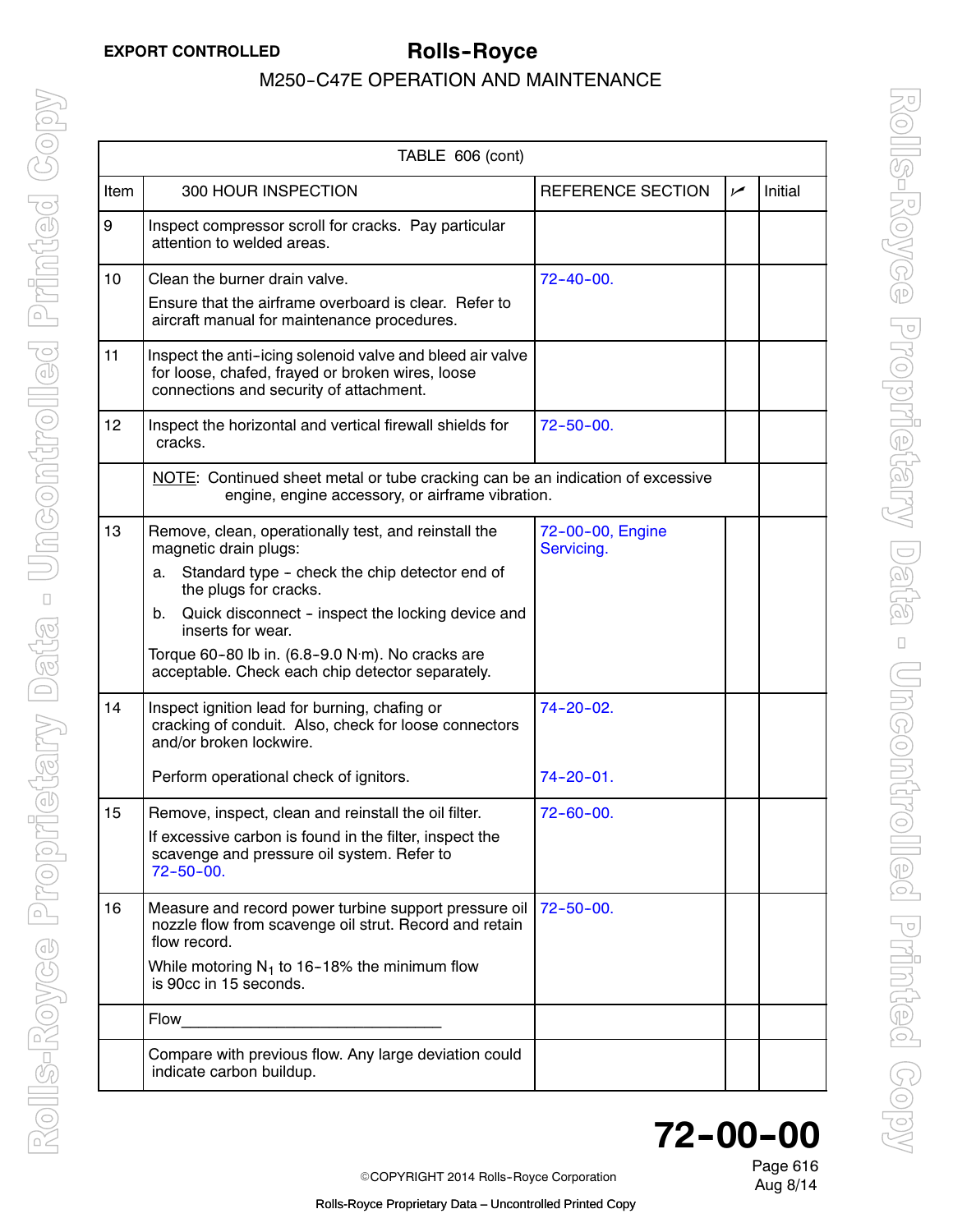|      | TABLE 606 (cont)                                                                                                                                                                                                                                                                                                     |                                         |           |         |  |  |
|------|----------------------------------------------------------------------------------------------------------------------------------------------------------------------------------------------------------------------------------------------------------------------------------------------------------------------|-----------------------------------------|-----------|---------|--|--|
| Item | 300 HOUR INSPECTION                                                                                                                                                                                                                                                                                                  | REFERENCE SECTION                       | $\sqrt{}$ | Initial |  |  |
| 17   | MGT indicating system check.<br>During ground run with engine at 100% $N_2$<br>Monitor MGT using (MT) Maintenance Terminal<br>Software, analog parameter page. Compare MT value<br>with aircraft MGT gage. Must agree within 5°C (41°F).<br>If not within limits, use thermocouple simulator to<br>identify problem. | $72 - 00 - 00.$<br>$73 - 25 - 01$ .     |           |         |  |  |
| 18   | Torque indicating system check<br>During ground run with engine at 100% N <sub>2</sub> , monitor<br>torque (Q) using MT software analog parameter page.<br>Compare MT value with aircraft torque gage. Must<br>agree within 2 psi (13.78 kPa). If not in limits, use<br>pressure tester to identify problem.         | 72-00-00, Table 101.                    |           |         |  |  |
| 19   | Clean power turbine support scavenge oil strut.                                                                                                                                                                                                                                                                      | $72 - 50 - 00.$                         |           |         |  |  |
| 20   | Clean external sump.                                                                                                                                                                                                                                                                                                 | $72 - 50 - 00.$                         |           |         |  |  |
| 21   | Clean No. 1 bearing oil pressure reducer.                                                                                                                                                                                                                                                                            | $72 - 30 - 00$ .                        |           |         |  |  |
| 22   | Clean pressure oil fitting screen assembly.                                                                                                                                                                                                                                                                          | $72 - 50 - 00.$                         |           |         |  |  |
|      | CAUTION: EXTREME CARE MUST BE EXERCISED TO PREVENT TWISTING OF OIL<br>NOZZLE DURING REMOVAL. DO NOT ATTEMPT TO STRAIGHTEN OR REUSE<br>IF TWISTED.                                                                                                                                                                    |                                         |           |         |  |  |
| 23   | Clean power turbine pressure oil nozzle.                                                                                                                                                                                                                                                                             | $72 - 50 - 00.$                         |           |         |  |  |
| 24   | Remove and disassemble fuel nozzle. Clean and in-<br>spect fuel nozzle filter assembly. Assemble and install<br>fuel nozzle.                                                                                                                                                                                         | $73 - 10 - 03$ .                        |           |         |  |  |
| 25   | Inspect the turbine pressure oil check valve.<br>NOTE: Check Valve P/N 23074872 and subsequent<br>part numbers are not applicable to this<br>inspection (These valves are considered<br>"ON CONDITION").                                                                                                             | $72 - 60 - 00.$                         |           |         |  |  |
| 26   | Inspect the rear engine mount for security and<br>excessive bearing wear.                                                                                                                                                                                                                                            | 72-00-00, Engine-In-<br>spection/Check. |           |         |  |  |

Page 617 **72--00--00**

Aug 1/15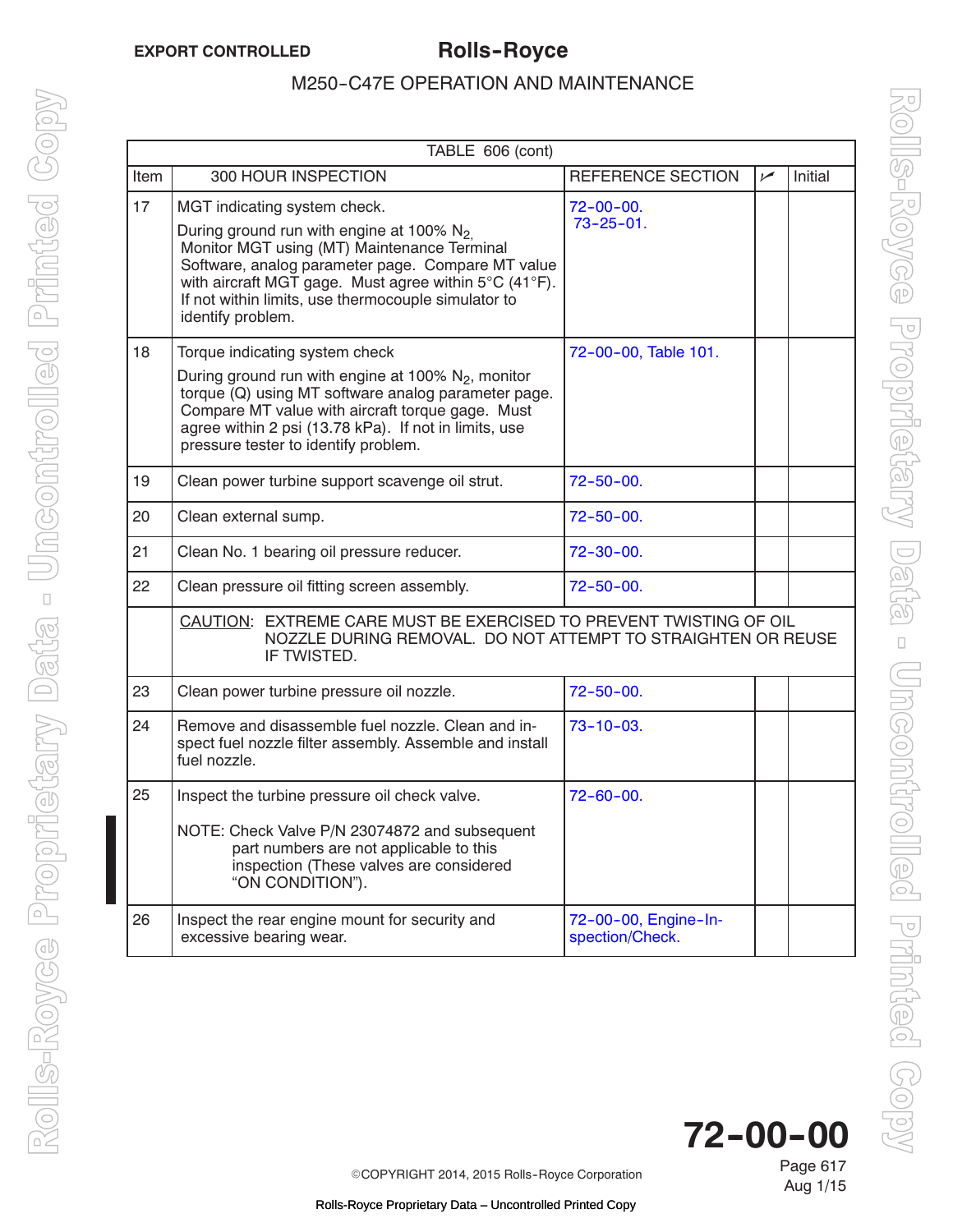$\mathbb{R}^n$ 

### M250-C47E OPERATION AND MAINTENANCE

<span id="page-11-0"></span>

| TABLE 606 (cont) |                                                                                                                                                                                                                                                                                                                                                    |                                              |           |         |
|------------------|----------------------------------------------------------------------------------------------------------------------------------------------------------------------------------------------------------------------------------------------------------------------------------------------------------------------------------------------------|----------------------------------------------|-----------|---------|
| Item             | 300 HOUR INSPECTION                                                                                                                                                                                                                                                                                                                                | REFERENCE SECTION                            | $\sqrt{}$ | Initial |
| 27               | Drain the oil system and refill.<br>Oil changed at:<br>300 hours:<br>600 hours:<br>Maximum interval between oil changes is 300 hours or<br>6 months, whichever occurs first. This limit can be<br>extended to 600 hours or 12 calendar months.<br>whichever occurs first, if an approved high thermal<br>stability oil (Third Generation) is used. | $72 - 00 - 00$ ,<br><b>Engine Servicing.</b> |           |         |
| 28               | On power and accessory gearbox cover, check the<br>applied torque on all turbine and exhaust collector<br>support-to-gearbox retaining nuts.<br>Torque must be $120 - 150$ lb in. $(14 - 17 \text{ N} \cdot \text{m})$ .                                                                                                                           | $72 - 50 - 00$ .                             |           |         |
| 29               | Record component changes, inspections, and<br>compliance with technical instructions as required.<br>Report engine difficulties to Rolls-Royce and/or AMC<br>on M250 Report, Form 8117-1 (Rev. 1-82) as<br>required.                                                                                                                               |                                              |           |         |
| 30               | Inspect the thermocouple assembly (TOT/MGT).                                                                                                                                                                                                                                                                                                       | $77 - 20 - 01$ .                             |           |         |
| 31               | Visually inspect the outer combustion case butt weld<br>areas near the braze patch for cracks. Use a bright light<br>and mirror as necessary. Removal of the outer combus-<br>tion case is not required.                                                                                                                                           | $72 - 40 - 00$ .                             |           |         |



ECOPYRIGHT 2014, 2015 Rolls--Royce Corporation

Page 618 Aug 1/15